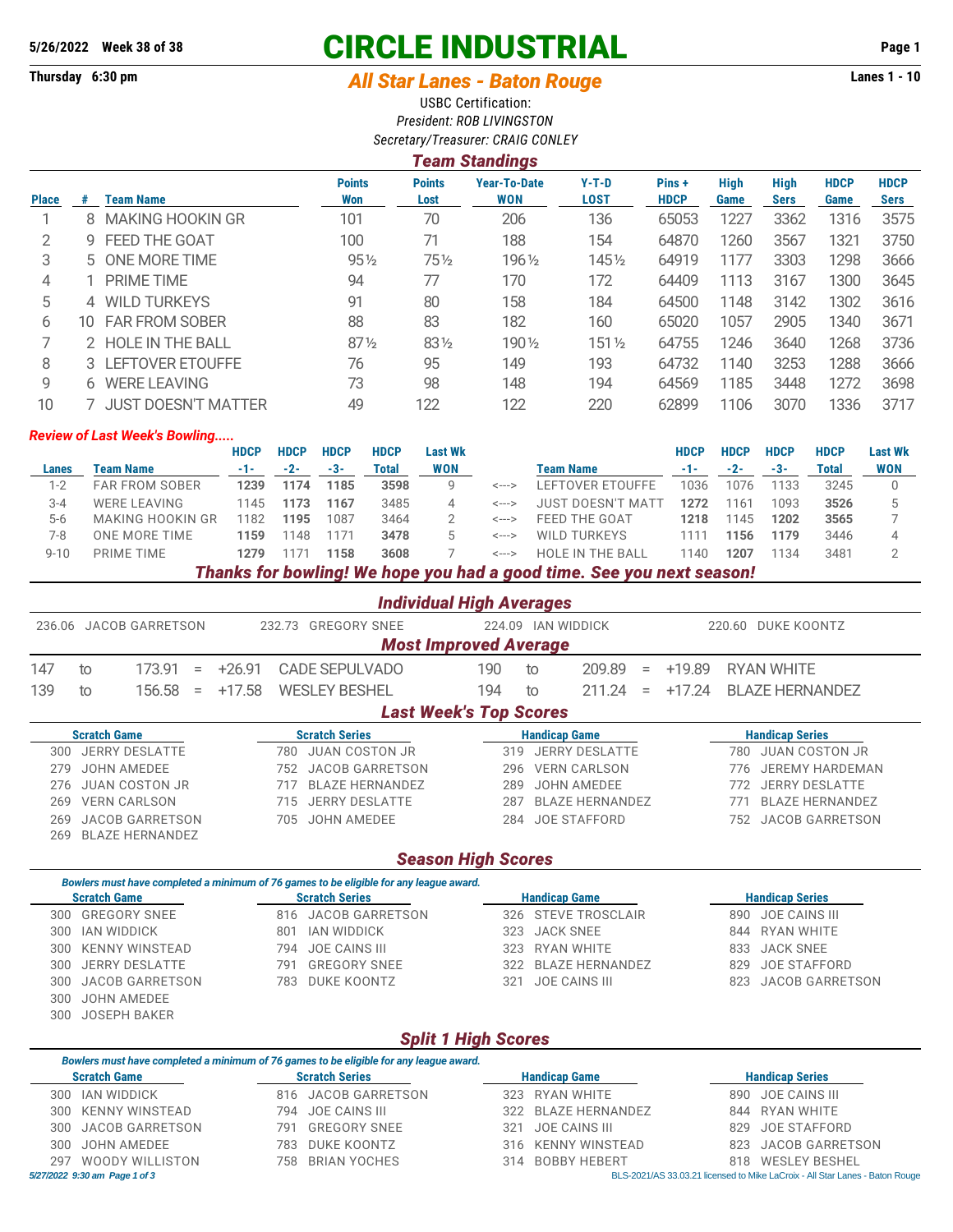|    | 5/26/2022 Week 38 of 38        |                 |     |                       |             |                          | <b>CIRCLE INDUSTRIAL</b> |                                    |                 |                |                        |         | Page 2                   |
|----|--------------------------------|-----------------|-----|-----------------------|-------------|--------------------------|--------------------------|------------------------------------|-----------------|----------------|------------------------|---------|--------------------------|
|    | <b>Scratch Game</b>            |                 |     | <b>Scratch Series</b> |             |                          |                          | <b>Handicap Game</b>               |                 |                | <b>Handicap Series</b> |         |                          |
|    |                                |                 |     |                       |             |                          | 314                      | JOHN AMEDEE                        |                 |                |                        |         |                          |
|    |                                |                 |     |                       |             |                          | <b>Team Rosters</b>      |                                    |                 |                |                        |         |                          |
|    |                                |                 |     |                       |             | <b>Book</b>              |                          |                                    |                 |                |                        |         | <b>Book</b>              |
|    | <b>ID</b> # Name               | <b>Avg HDCP</b> |     | <b>Pins Gms</b>       |             | Avg                      | ID#                      | <b>Name</b>                        | <b>Avg HDCP</b> |                | <b>Pins Gms</b>        |         | Avg                      |
|    | <b>1 - PRIME TIME</b>          |                 |     |                       |             |                          |                          | <b>2 - HOLE IN THE BALL</b>        |                 |                |                        |         |                          |
|    | 1 SCOTT GARRETSON              | 173             | 51  | 10406                 | 60          |                          |                          | 6 GREGORY SNEE                     | 232             | 0              | 25833                  | 111     | 228                      |
|    | 2 JOSEPH NGUYEN                | 153             | 69  | 6900                  | 45          |                          | 7                        | <b>IAN WIDDICK</b>                 | 224             | 5              | 23529                  | 105     | 223                      |
|    | 3 LANELL CLARK                 | 161             | 62  | 8225                  | 51          |                          | 8                        | <b>KENNY WINSTEAD</b>              | 216             | 12             | 22772                  | 105     | 210                      |
| 63 | <b>JAMES LEBLANC</b>           | 138             | 82  | 11650                 | 84          | 133                      | 9                        | <b>BRIAN YOCHES</b>                | 227             | $\overline{2}$ | 17032                  | 75      | 210                      |
|    | 4 STEVE TROSCLAIR              | 171             | 53  | 15414                 | 90          | 161                      | 10                       | <b>JUAN COSTON JR</b>              | 244             | $\mathbf{0}$   | 4404                   | 18      | 232                      |
| 5  | <b>GARTH RIDGE</b>             | 199             | 27  | 17390                 | 87          | 192                      | 75                       | JOSEPH BAKER                       | 218             | 10             | 20295                  | 93      |                          |
|    | 64 TOMMY NGO                   | 214             | 14  | 4508                  | 21          | 208                      |                          |                                    |                 |                |                        |         |                          |
|    | 70 JOE STAFFORD                | 202             | 25  | 18188                 | 90          | 197                      |                          |                                    |                 |                |                        |         |                          |
|    | 108 BRIAN DIN                  | 214             | 14  | 4494                  | 21          | 215                      |                          |                                    |                 |                |                        |         |                          |
|    | <b>3 - LEFTOVER ETOUFFE</b>    |                 |     |                       |             |                          |                          | <b>4 - WILD TURKEYS</b>            |                 |                |                        |         |                          |
|    | 11 VERN CARLSON                | 199             | 27  | 17392                 | 87          | 202                      |                          | <b>16 PRENTISS STEVENS</b>         | 156             | 66             | 9091                   | 58      | 161                      |
|    | 12 CHARLIE MARQUETTE           | 186             | 39  | 17941                 | 96          | 180                      |                          | 17 STEVE DUNLAP                    | 192             | 34             | 16564                  | 86      | 190                      |
|    | 13 JOE CAINS III               | 205             | 22  | 19144                 | 93          | 203                      | 19                       | <b>ETHAN CROCHET</b>               | 196             | 30             | 18896                  | 96      | 204                      |
|    | 14 DAVID SYLVIA                | 200             | 27  | 12623                 | 63          |                          | 20                       | <b>LARRY MAH</b>                   | 199             | 27             | 20354                  | 102     | 202                      |
| 15 | <b>WOODY WILLISTON</b>         | 226             | 3   | 12257                 | 54          | 210                      | 55                       | <b>CHRIS THERIOT</b>               | 202             | 25             | 14615                  | 72      | 197                      |
|    | 51 MARC PATER                  | 210             | 18  | 6321                  | 30          | 198                      | 18                       | <b>TIM TOLER</b>                   | 172             | 52             | 10871                  | 63      | 164                      |
|    | 68 JUDE ROBERT                 | 192             | 34  | 4531                  | 24          | 202                      | 54                       | <b>JEREMIAH SIMON</b>              | 215             | 13             | 4517                   | 21      | 207                      |
|    | 52 KIP LEBLANC                 | 167             | 56  | 10029                 | 60          | 169                      | 105                      | <b>TODD COMPTON</b>                | 185             | 40             | 9483                   | 51      | 162                      |
|    | 53 WALTER ARINDER              | 60              | 153 | $\mathbf{0}$          | $\mathbf 0$ |                          | 106                      | <b>ZEPH GOMPTON</b>                | bk164           | 59             | 516                    | 3       | 164                      |
|    | 67 GLENN BLACKWELL             | 192             | 34  | 10946                 | 57          | 192                      | 111                      | <b>NATHAN THERIOT</b>              | bk139           | 81             | 443                    | 3       | 139                      |
|    | <b>5 - ONE MORE TIME</b>       |                 |     |                       |             |                          |                          | <b>6 - WERE LEAVING</b>            |                 |                |                        |         |                          |
|    | 21 BOBBY HEBERT                | 183             | 42  | 19278                 | 105         | 181                      |                          | 26 JOSHUA CONARD                   | 212             | 16             | 19595                  | 92      | 212                      |
|    | 22 TERRY THERIOT               | 199             | 27  | 19105                 | 96          | 188                      | 27                       | <b>DAVID SINGLETON</b>             | 200             | 27             | 7817                   | 39      | 197                      |
| 23 | <b>JACK SNEE</b>               | 202             | 25  | 17583                 | 87          | 194                      | 28                       | <b>RYAN WHITE</b>                  | 209             | 18             | 22668                  | 108     |                          |
|    | 24 JERRY DESLATTE              | 209             | 18  | 19496                 | 93          | 200                      | 29                       | MIKE COOK                          | 218             | 10             | 22957                  | 105     | 213                      |
|    | 25 TERRY DESLATTE              | 199             | 27  | 17968                 | 90          |                          | 30                       | <b>ERIC WHITE</b>                  | 222             | $\overline{7}$ | 19095                  | 88      | 232                      |
|    | 56 GREG SNEE                   | 208             | 19  | 18099                 | 87          | 206                      |                          | 72 KEVIN GIACONE                   | 208             | 19             | 13784                  | 66      | 192                      |
|    | 103 BRIAN VONGRUBEN            | 190             | 36  | 2179                  | 12          | 200                      | 104                      | <b>WADE DUPLESSIE</b>              | 203             | 24             | 3049                   | 15      |                          |
|    | <b>7 - JUST DOESN'T MATTER</b> |                 |     |                       |             |                          |                          | <b>8 - MAKING HOOKIN GR</b>        |                 |                |                        |         |                          |
|    | 31 ROBERT EVANS                | 174             | 50  | 18273                 | 105         | 182                      | 37                       | <b>STEPHEN POE</b>                 | 214             | 14             | 20603                  | 96      | 217                      |
|    | 32 CHAD LEE                    | 175             | 49  | 16356                 | 93          | 180                      | 38                       | <b>JEFF CHATELAIN</b>              | 202             | 25             | 15210                  | 75      | 202                      |
|    | 33 ARNOLD CAMPBELL             | 154             | 68  | 10901                 | 72          | 164                      |                          | 39 CRAIG CONLEY                    | 208             | 19             | 21263                  | 102     | 212                      |
|    | 35 CECIL MCCLENDON             | 195             | 31  | 20542                 | 105         | 189                      |                          | 40 ROB LIVINGSTON                  | 210             | 18             | 22128                  | 105     | 217                      |
|    | 57 LARRY MILTON                | 149             | 72  | 6261                  | 42          | 148                      |                          | 59 PUP TAMPLET                     | 214             | 14             | 14189                  | 66      |                          |
|    | 73 HERBERT REINE JR            | 194             | 32  | 17478                 | 90          | 185                      |                          | 102 PAUL BROWN                     | 219             | 9              | 4485                   | 21      | 229                      |
|    | 101 HERBERT REINE III          | 193             | 33  | 9855                  | 51          | 193                      |                          | 81 CLAYTON CRAIGHEAD               | 218             | 10             | 6561                   | 30      | 205                      |
|    |                                |                 |     |                       |             |                          |                          | 99 MIKE BAHAM                      | <b>bk228</b>    | $\overline{1}$ | 1303                   | 6       | 228                      |
|    |                                |                 |     |                       |             |                          |                          | 36 JASON CRAFT                     | 216             | 12             | 16243                  | 75      | 219                      |
|    | 9 - FEED THE GOAT              |                 |     |                       |             |                          |                          | <b>10 - FAR FROM SOBER</b>         |                 |                |                        |         |                          |
|    | 41 JACOB GARRETSON             | 236             | 0   | 24786                 | 105         | 221                      |                          | 46 CADE SEPULVADO                  | 173             | 51             | 19826                  | 114     | 147                      |
|    | 42 JADE VILLENEUVE             | 226             | 3   | 12217                 | 54          | 213                      |                          | 47 KERRY MOORE                     | 147             | 74             | 15088                  | 102     |                          |
|    | 43 JEREMY HARDEMAN             | 200             | 27  | 21692                 | 108         | $\overline{\phantom{a}}$ |                          | 48 WESLEY BESHEL                   | 156             | 66             | 15971                  | 102     | $\overline{\phantom{0}}$ |
|    | 44 JOHN AMEDEE                 | 218             | 10  | 21020                 | 96          | 221                      |                          | 49 GARRETT BULLION                 | 147             | 74             | 10174                  | 69      |                          |
|    | <b>45 DUKE KOONTZ</b>          | 220             | 9   | 23825                 | 108         | 224                      |                          | 50 BLAZE HERNANDEZ                 | 211             | 17             | 20913                  | 99      | 194                      |
|    | 61 AUSTIN BERTRAND             | 226             | 3   | 7471                  | 33          | 219                      |                          | 62 SHANE POINSON                   | 166             | 57             | 5508                   | 33      | 166                      |
|    | 96 JACOB DUPRE                 | 217             | 11  | 1888                  | 9           | 227                      |                          | 69 DILLON COCKERHAM                | bk146           | 75             | 911                    | 6       | 146                      |
|    |                                |                 |     |                       |             |                          |                          | 98 HOWARD HERNANDEZ                | 127             | 92             | 383                    | 3       | ---                      |
|    |                                |                 |     |                       |             |                          |                          | 107 SHAWN ROBERTS                  | 154             | 68             | 464                    | 3       |                          |
|    |                                |                 |     |                       |             |                          |                          | 110 DON BLACK<br>74 MICHAEL YOCHES | 206             | 21<br>31       | 3100                   | 15<br>9 | 200<br>205               |
|    |                                |                 |     |                       |             |                          |                          |                                    | 195             |                | 1697                   |         |                          |

### *Temporary Substitutes*

|     |                                                  |                 |    |                 | <b>Book</b> |                                                                                                                   |                   |    |                 |               | <b>Book</b> |
|-----|--------------------------------------------------|-----------------|----|-----------------|-------------|-------------------------------------------------------------------------------------------------------------------|-------------------|----|-----------------|---------------|-------------|
| ID# | <b>Name</b>                                      | <b>Avg HDCP</b> |    | <b>Pins Gms</b> | Avg         | <b>Name</b>                                                                                                       | <b>Avg HDCP</b>   |    | <b>Pins Gms</b> |               | Ava         |
|     | <b>78 STERLING ALBRITTON</b>                     | bk193           | 33 | 551             | 193         | 109 CLAY CRAIG                                                                                                    | hk214             | 14 |                 |               | 214         |
|     | 58 GEORGE ALLEMAN                                | bk167           | 56 |                 | 167         | 80 CHARLES CRAIGHEAD                                                                                              | bk189             | 36 |                 |               | 189         |
|     | 79 RITCHIE BERTRAND                              | bk204           | 23 | 531             | 204         | 94 WAYNE CRAWFORD                                                                                                 | bk206             | 21 | 599             | $\mathcal{R}$ | 206         |
|     | 97 ROBBIE BLACKWELL                              | bk231           |    | 651             | 231         | 71 RYNE DAIGLE                                                                                                    | bk215             |    | 1250            | 6.            | 215         |
|     | 93 TROY CEDOTAL                                  | bk226           |    | 704             | 226         | 60 JASON DEBENEDETTO                                                                                              | bk21 <sup>-</sup> |    |                 |               | 211         |
|     | 95 ANDREW CLARK<br>5/27/2022 9:30 am Page 2 of 3 | bk155           | 67 | 448             | 155         | 82 COLEMAN EATON bk192 34 0 0 192<br>BLS-2021/AS 33.03.21 licensed to Mike LaCroix - All Star Lanes - Baton Rouge |                   |    |                 |               |             |